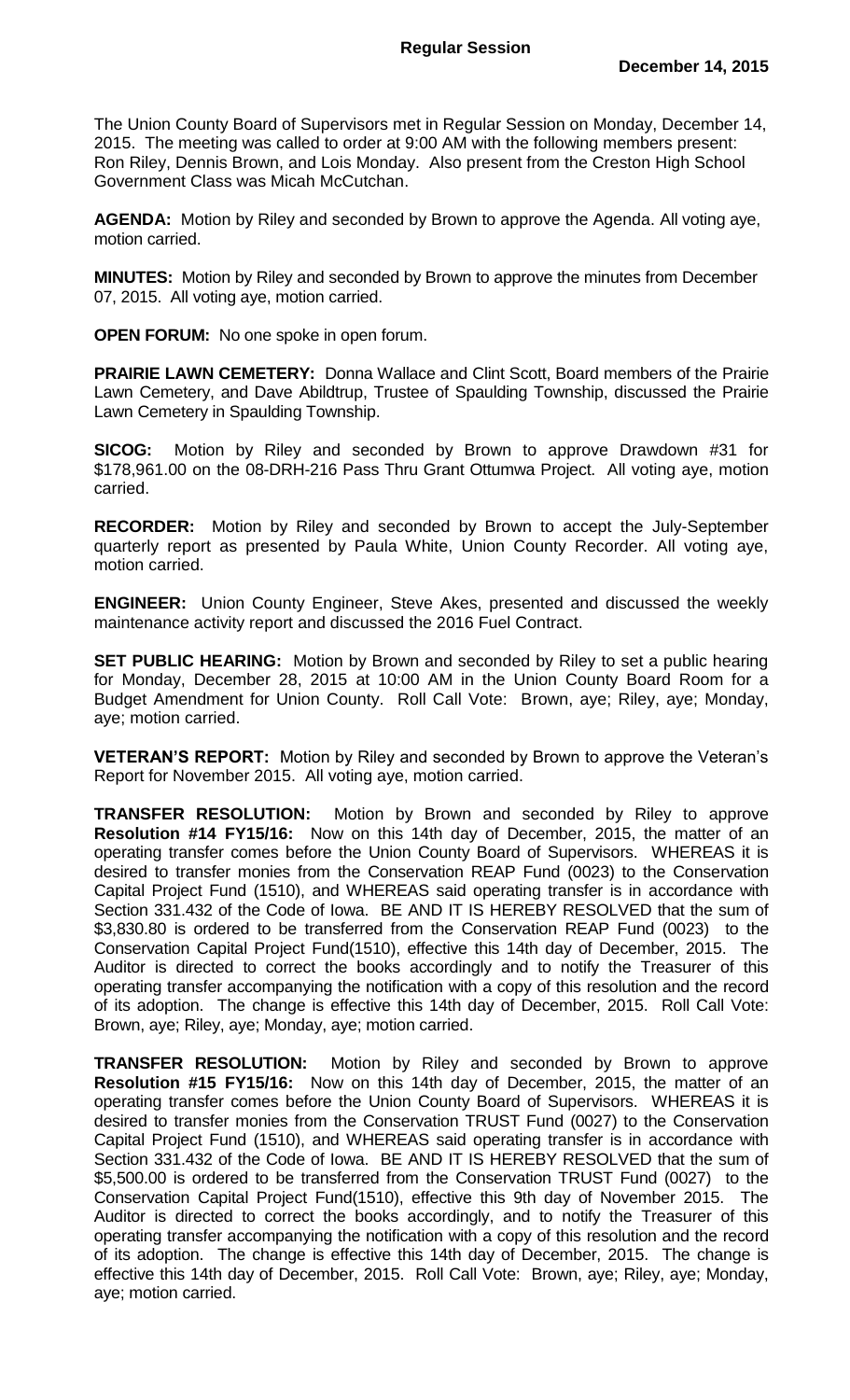**CANVASS SPECIAL ELECTION:** Motion by Brown and seconded by Riley to approve the Canvass of the Special Election that was held on Tuesday, December 8, 2015 in Union County for State Representative in District 21. Roll Call Vote: Brown, aye; Riley, aye; Monday, aye; motion carried.

**CLAIMS:** Motion by Brown and seconded by Riley to pay claims 125772-125947. All voting aye, motion carried.

| 0001 GENERAL BASIC FUND               |           | 0020 SECONDARY ROAD FUND                 |            |
|---------------------------------------|-----------|------------------------------------------|------------|
| <b>ABEL</b>                           | 92.00     | <b>AGRILAND</b>                          | 18,774.69  |
| <b>ACCESS</b>                         | 1,318.93  | <b>AGRIVISION</b>                        | 116.28     |
| <b>ACS GOVERNMENT</b>                 | 1,150.00  | <b>ALLIANT</b>                           | 520.06     |
| <b>AFTON STAR</b>                     | 532.23    | <b>BANKERS LEASING</b>                   | 122.85     |
| <b>AGRIVISION</b>                     | 116.28    | <b>BAUER BUILT TIRE</b>                  | 781.46     |
| <b>AKIN</b>                           | 31.99     | <b>CALHOUN-BURNS</b>                     | 3,806.40   |
| <b>ALLIANT</b>                        | 1,915.07  | <b>CENTRAL SERVICE &amp; SUPPLY</b>      | 8,761.80   |
| <b>ALLIED INSURANCE</b>               | 175.00    | <b>CRESTON AUTOMOTIVE</b>                | 181.00     |
| <b>BM SALES</b>                       | 1,053.50  | <b>CRESTON FARM &amp; HOME</b>           | 435.00     |
| <b>CARD SERVICES</b>                  | 2,027.38  | <b>CROSS-DILLON TIRE</b>                 | 55.00      |
| <b>CENTURY LINK</b>                   | 56.07     | FELDHACKER CONTRACTING                   | 550.00     |
| <b>CHAT MOBILITY</b>                  | 188.67    | <b>FRANKS SERVICE</b>                    | 609.80     |
| <b>CRESTON FARM &amp; HOME</b>        | 63.39     | <b>G&amp;K SERVICES</b>                  | 48.00      |
| <b>CRESTON MUNICIPAL UTILITIES</b>    | 220.92    | <b>GREEN VALLEY</b>                      | 75.00      |
| <b>CRESTON PUBLISHING</b>             | 731.36    | <b>HALLETT MATERIALS</b>                 | 3,009.90   |
| <b>CULLIGAN</b>                       | 67.50     | <b>HASLER</b>                            | 334.05     |
| <b>DATASPEC</b>                       | 399.00    | HAWKEYE TRUCK EQUIPMENT                  | 203.00     |
| DIGITAL BUSINESS SOLUTIONS            | 1,985.00  | <b>HOTSY</b>                             | 754.69     |
| <b>DISTRICT IV TREAS ASSOC</b>        | 15.00     | <b>INNOVATIVE INDUSTRIES</b>             | 262.00     |
| <b>FAREWAY</b>                        | 465.83    | IOWA DEPT TRANSPORTATION                 | 325.00     |
| <b>FARM &amp; HOME</b>                | 650.87    | <b>IOWA PRISON INDUSTRIES</b>            | 3,851.88   |
|                                       |           | <b>IOWA TOOL &amp; MANUFACTURING</b>     |            |
| <b>FARMERS ELECTRIC</b>               | 1,771.10  |                                          | 219.78     |
| GALLS-QUARTERMASTER                   | 208.90    | <b>J J KELLER &amp; ASSOCIATES</b>       | 41.86      |
| <b>GREEN VALLEY</b>                   | 47.00     | <b>MAHAN</b>                             | 124.20     |
| <b>HEARTLAND TIRE &amp; AUTO</b>      | 377.03    | <b>METAL CULVERTS</b>                    | 2,127.60   |
| <b>IOWA DEPT AG &amp; LAND</b>        | 45.00     | MID-STATES SURVEYING                     | 3,154.00   |
| IOWA STATE ASSOC OF COUNTIES          | 405.00    | <b>MIDWEST WHEEL</b>                     | 254.26     |
| <b>JIM'S TRUCK REP&amp;SANITATION</b> | 355.00    | <b>NAPA</b>                              | 5,727.14   |
| <b>LINES</b>                          | 350.00    | O'HALLORAN                               | 5,130.73   |
| <b>M &amp; M MOTORS</b>               | 397.55    | POKORNY BP                               | 25.27      |
| <b>MAIL SERVICES</b>                  | 568.70    | <b>QUALITY GLASS</b>                     | 45.00      |
| MASTERCARD/ISSB                       | 913.41    | <b>SCHILDBERG</b>                        | 18,925.56  |
| <b>MEDIACOM</b>                       | 917.56    | <b>US CELLULAR</b>                       | 64.76      |
| <b>MEDICAP</b>                        | 96.35     | <b>WINDSTREAM</b>                        | 65.13      |
| <b>MILLER</b>                         | 150.00    | <b>ZEE MEDICAL</b>                       | 60.20      |
| <b>NAPA</b>                           | 40.42     | <b>ZIEGLER</b>                           | 35,070.81  |
| <b>OFFICE MACHINES</b>                | 103.83    | 0020 SECONDARY RD FUND TOTAL:            | 114,614.16 |
| <b>PETZNICKS</b>                      | 380.00    |                                          |            |
| POKORNY BP                            | 267.50    | 0023 REAP PROGRAM                        |            |
| POLK CO MEDICAL EXAMINER              | 2,001.29  | <b>EBLEN CONSTRUCTION</b>                | 1,380.80   |
| RON'S PEST SOLUTIONS, LLC             | 48.15     | <b>PAULUS</b>                            | 1,625.00   |
| SHRED-IT                              | 59.83     | <b>UNITED BRICK &amp; TILE</b>           | 825.00     |
| SIDDENS, TERI                         | 25.00     | 0023 REAP PROGRAM TOTAL:                 | 3,830.80   |
| <b>SIRWA</b>                          | 402.26    |                                          |            |
| <b>SWCC</b>                           | 75.00     | 0027 CONS LAND ACQUIS & C                |            |
| <b>SUPREME CLEANERS</b>               | 121.00    | <b>PAULUS</b>                            | 5,500.00   |
| <b>TRUE VALUE</b>                     | 801.52    | 0027 CONS LAND ACQUIS & C TOTAL:         | 5,500.00   |
| <b>UNION CO ENGINEER</b>              | 332.16    |                                          |            |
| <b>US CELLULAR</b>                    | 147.75    | <b>4000 EMERGENCY MNAGEMENT FUND</b>     |            |
| VISA/ISSB                             | 8.80      | <b>ALLIANT</b>                           | 860.00     |
| <b>WALMART</b>                        | 29.68     | <b>DUCKWORTH</b>                         | 192.20     |
| <b>WHITE</b>                          | 624.22    | <b>MEDIACOM</b>                          | 128.70     |
| <b>WINDSTREAM</b>                     | 1,847.30  | <b>OFFICE MACHINES</b>                   | 57.98      |
| 0001 GENERAL BASIC FND TOTAL:         | 27,174.30 | <b>VICKER PROGRAMMING &amp; SERVICES</b> | 36.00      |
|                                       |           | <b>VISA/ISSB</b>                         | 42.41      |
| 0002 GENERAL SUPPLEMENTAL             |           | <b>4000 EMRGENCY MNAGMNT FND TTL:</b>    | 1,317.29   |
| <b>ADAMS</b>                          | 160.75    |                                          |            |
| <b>BODEN</b>                          | 82.51     | <b>4003 EMPOWERMENT</b>                  |            |
|                                       |           |                                          |            |
| <b>BROWN</b>                          | 128.00    | ADAMS CO EXTENSION                       | 1,235.64   |
| <b>BURKHALTER</b>                     | 153.00    | <b>CREATIVE BEGINNINGS PRESCHOOL</b>     | 280.00     |
| <b>CARTER</b>                         | 162.00    | DIAGONAL COMMUNITY SCHOOL                | 1,065.00   |
| CENTRAL IOWA DETENTION CTR            | 986.69    | <b>DISCOVERY KIDS PRESCHOOL</b>          | 610.00     |
| <b>DENTON</b>                         | 132.00    | EAST UNION COMMUNITY SCHOOLS             | 2,490.00   |
| <b>DREY</b>                           | 136.00    | <b>HEARTS AND HUGS DAYCARE</b>           | 624.00     |